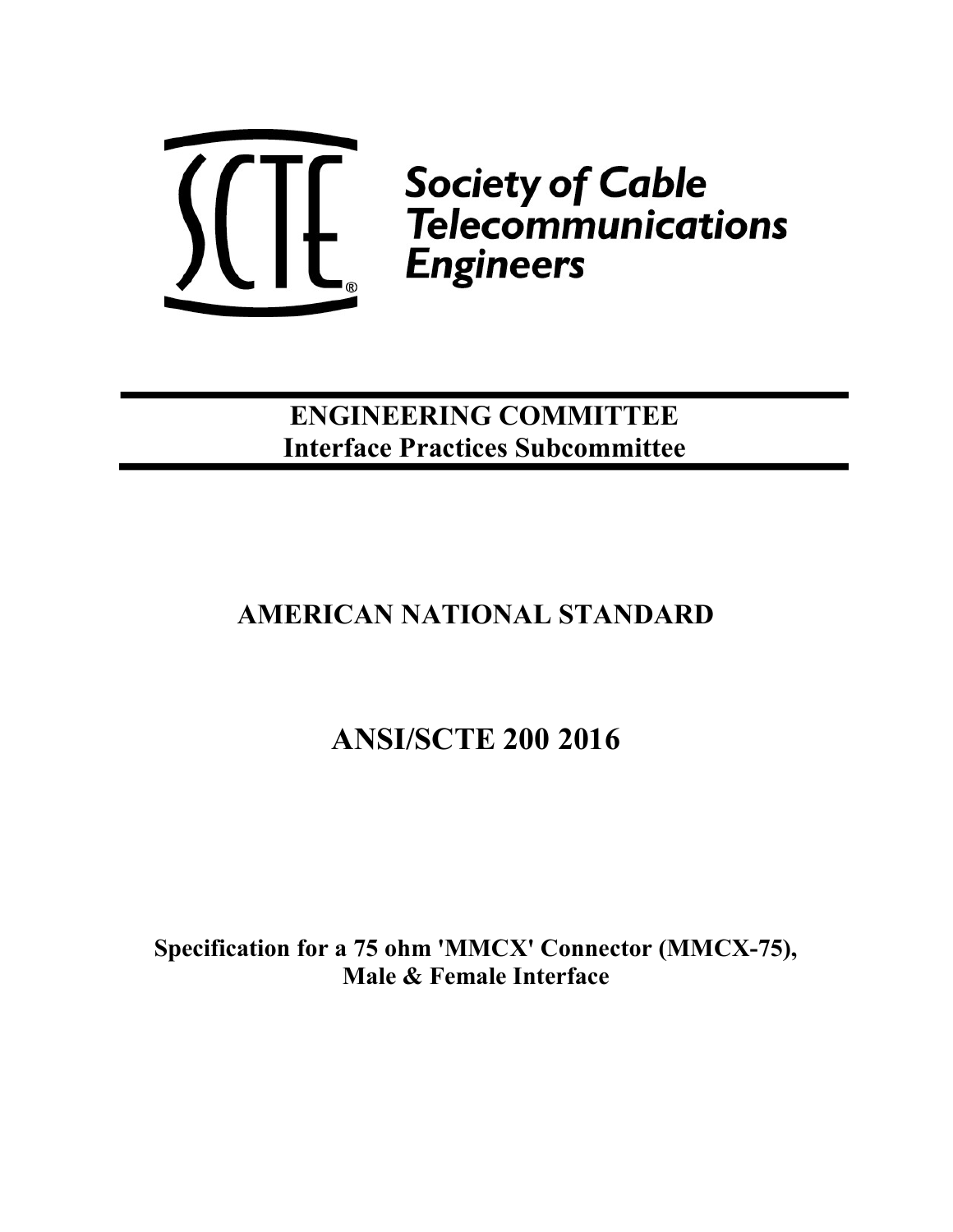# NOTICE

The Society of Cable Telecommunications Engineers (SCTE) Standards and Operational Practices (hereafter called "documents") are intended to serve the public interest by providing specifications, test methods and procedures that promote uniformity of product, interchangeability, best practices and ultimately the long term reliability of broadband communications facilities. These documents shall not in any way preclude any member or non-member of SCTE from manufacturing or selling products not conforming to such documents, nor shall the existence of such standards preclude their voluntary use by those other than SCTE members.

SCTE assumes no obligations or liability whatsoever to any party who may adopt the documents. Such adopting party assumes all risks associated with adoption of these documents, and accepts full responsibility for any damage and/or claims arising from the adoption of such documents.

Attention is called to the possibility that implementation of this document may require the use of subject matter covered by patent rights. By publication of this document, no position is taken with respect to the existence or validity of any patent rights in connection therewith. If a patent holder has filed a statement of willingness to grant a license under these rights on reasonable and nondiscriminatory terms and conditions to applicants desiring to obtain such a license, then details may be obtained from the standards developer. SCTE shall not be responsible for identifying patents for which a license may be required or for conducting inquiries into the legal validity or scope of those patents that are brought to its attention.

Patent holders who believe that they hold patents which are essential to the implementation of this document have been requested to provide information about those patents and any related licensing terms and conditions. Any such declarations made before or after publication of this document are available on the SCTE web site at http://www.scte.org.

All Rights Reserved

© Society of Cable Telecommunications Engineers, Inc. 2016 140 Philips Road Exton, PA 19341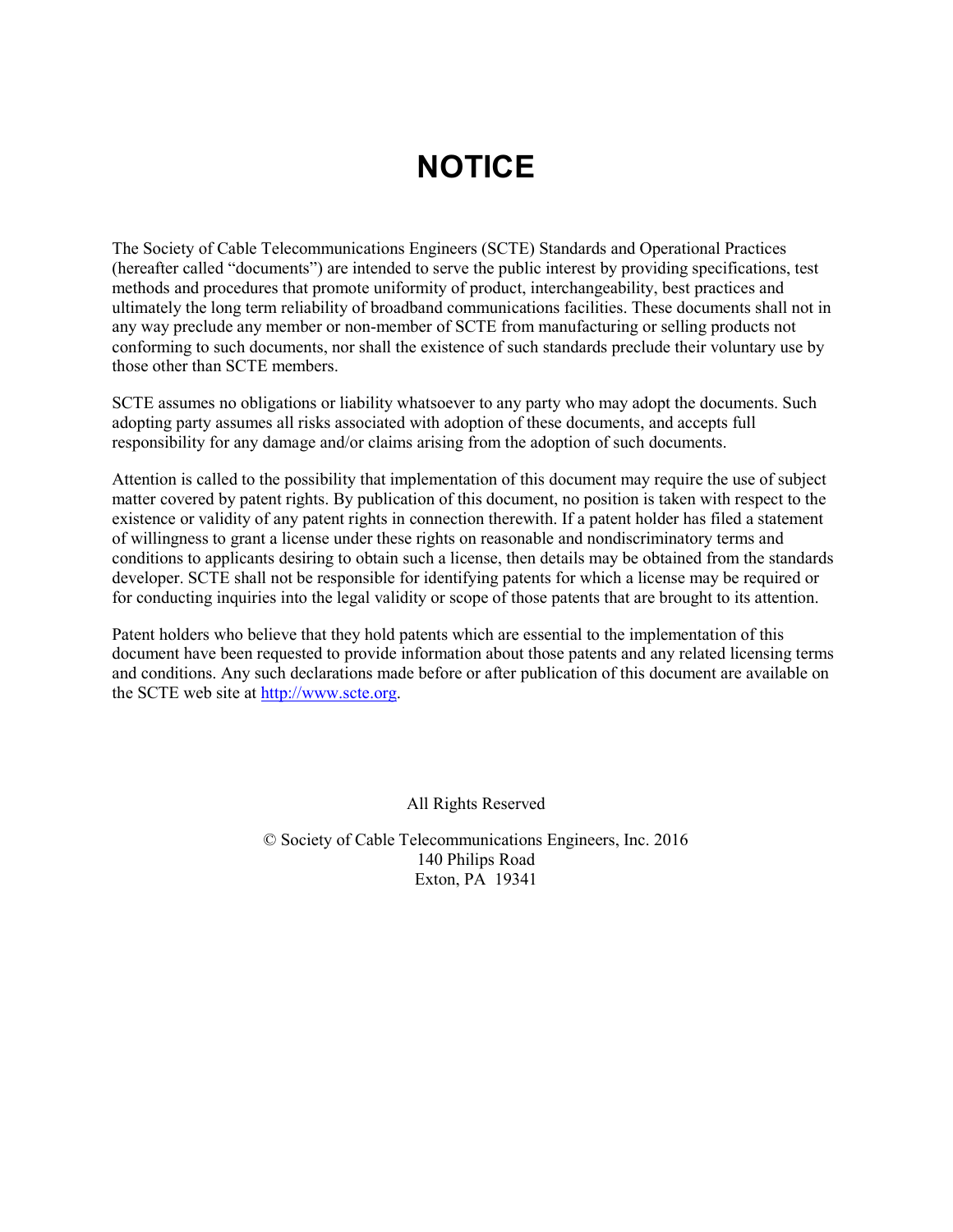# Table of Contents

| <b>Title</b>   |               |                        | Page Number |
|----------------|---------------|------------------------|-------------|
|                | <b>NOTICE</b> |                        |             |
| $1_{-}$        |               |                        | 5           |
| $\mathcal{P}$  |               |                        | 5           |
|                |               | 2.1. SCTE References   |             |
|                |               |                        | 5           |
| 3.             |               |                        | 5           |
|                |               |                        | 5           |
| 4.             |               |                        | 6           |
| 5.             | Definitions   |                        | 6           |
|                | 5.1           |                        | 6           |
| 6.             |               |                        | 7           |
| 7 <sub>1</sub> |               |                        | 8           |
|                |               |                        | 8           |
|                | 7.2           |                        | 9           |
|                | 7.3.          | Center Pin             | 10          |
|                |               |                        | 10          |
|                | 7.4.          | Outer Plug  __________ | 11          |
|                |               |                        | 12          |
|                | 7.5           |                        | 13          |
|                | 7.6.          |                        | 14          |
| 8.             |               |                        | 15          |
|                | 8.1           |                        | 15          |
|                | 8.2.          |                        | 15          |
| 9.             |               |                        | 15          |
|                | 9.1.          |                        | 15          |
|                | 9.2.          |                        | 15          |

# List of Figures

| <b>Title</b>                      | Page Number |
|-----------------------------------|-------------|
| FIGURE 1 – FEMALE SOCKET GEOMETRY | 8           |
| FIGURE 2 – MALE PLUG GEOMETRY     | 9           |
| FIGURE 3 – GAUGE FOR CENTER PIN   | 10          |
| FIGURE 4 – GAUGE FOR OUTER PLUG   | 11          |
| FIGURE 5 – TEST PLUG              | 13          |
| FIGURE 6 – TEST SOCKET            | 14          |

# List of Tables

| <b>Title</b><br>Page Number                                               |   |
|---------------------------------------------------------------------------|---|
| TABLE 1 – TABLE OF UNITS                                                  | 6 |
| TABLE 2 – ELECTRICAL REQUIREMENTS OF MMCX-75 PLUG – SOCKET INTERFACE ONLY |   |
| TABLE 3 – FEMALE SOCKET DIMENSIONS                                        |   |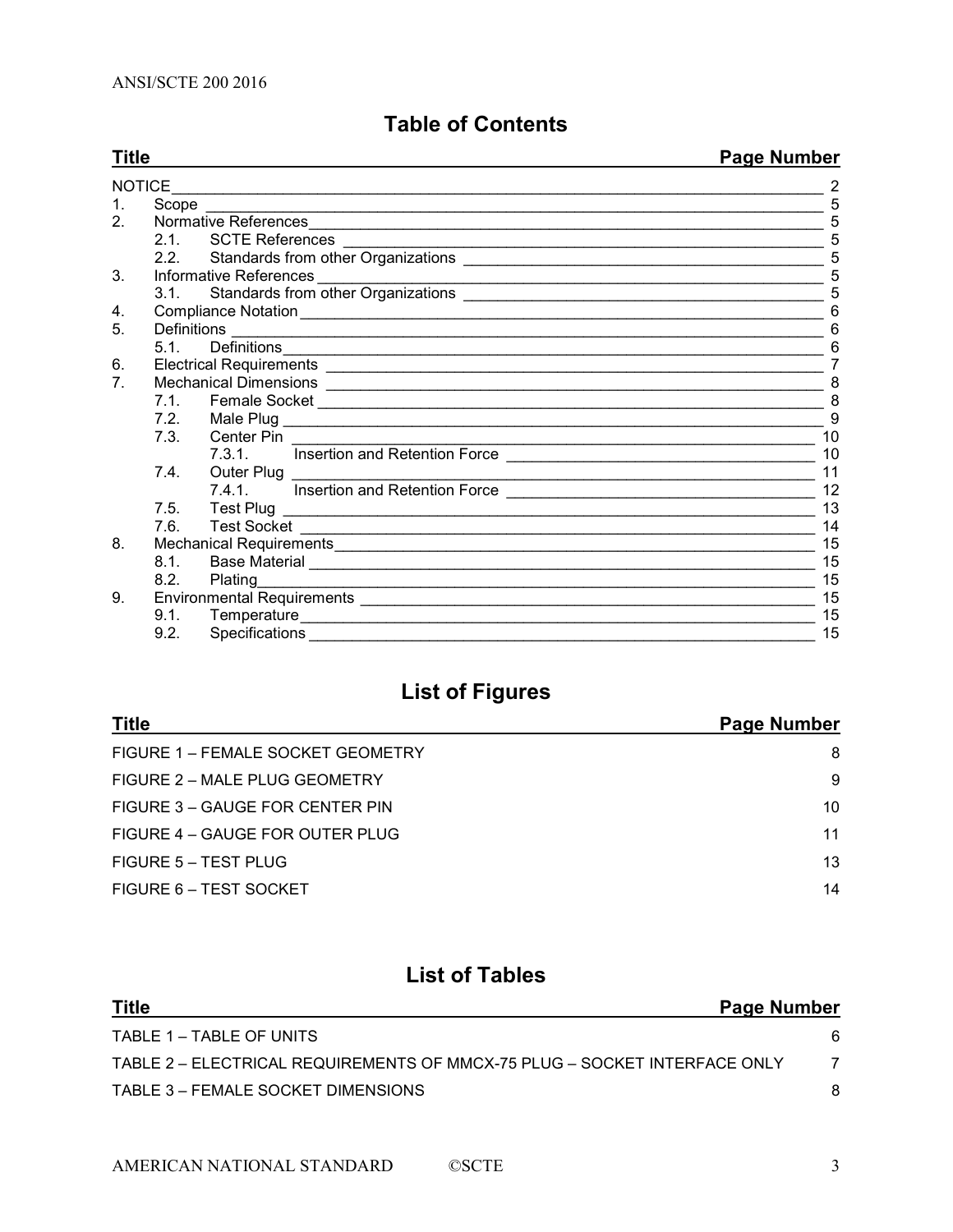ANSI/SCTE 200 2016

| TABLE 4 – MALE PLUG DIMENSIONS                                       | 9  |
|----------------------------------------------------------------------|----|
| TABLE 5 – CENTER PIN GAUGE                                           | 10 |
| TABLE 6 – OUTER PLUG GAUGE                                           | 12 |
| TABLE 7 – TEST PLUG                                                  | 13 |
| TABLE 8 – TEST SOCKET                                                | 14 |
| TABLE 9 - MECHANICAL REQUIREMENTS OF MMCX-75 PLUG - SOCKET INTERFACE | 15 |
| TABLE 10 - ENVIRONMENTAL SPECIFICATIONS                              | 15 |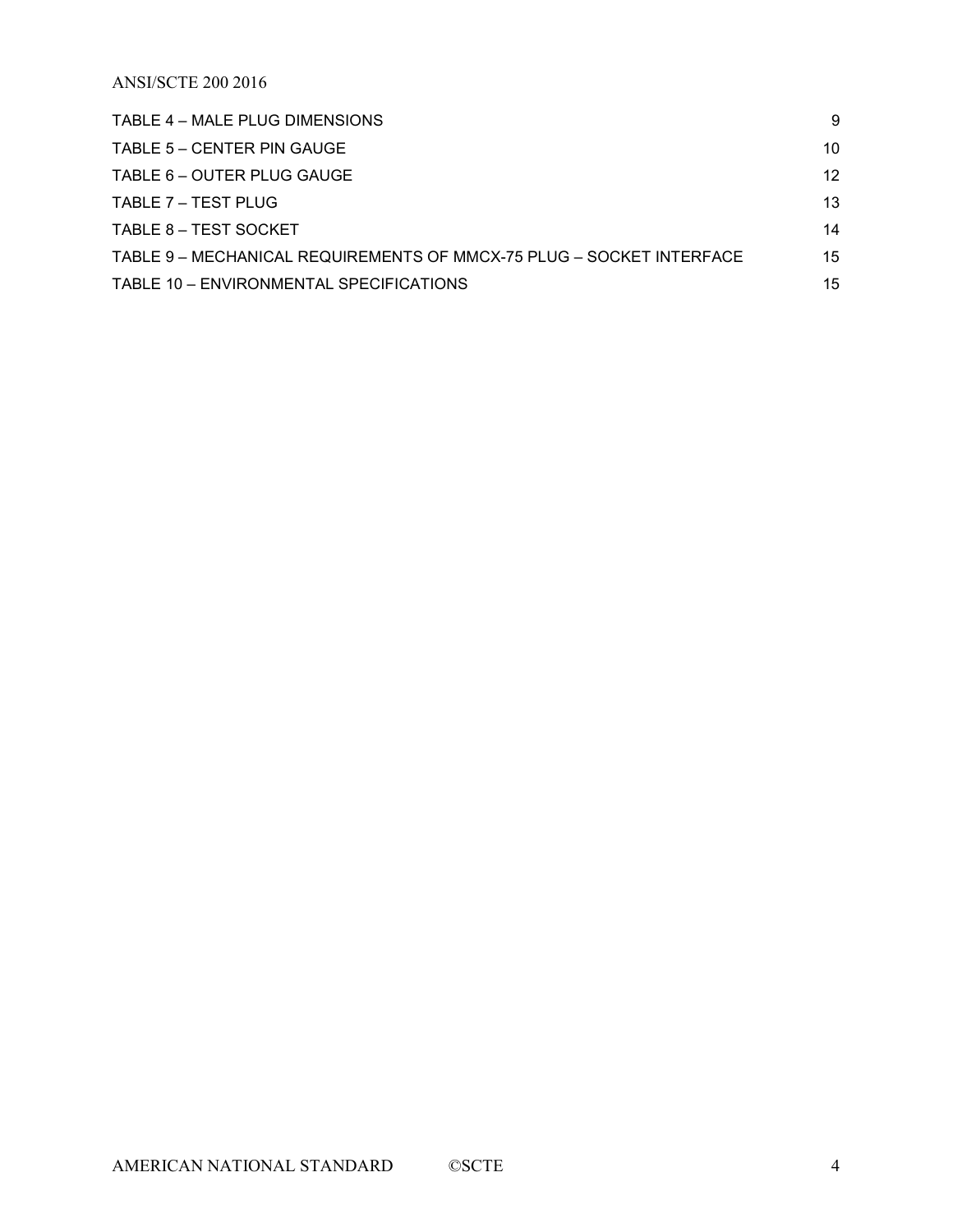# 1. Scope

The purpose of this document is to specify requirements for the male/female interface of a 75 ohm, 3 GHz rated connector series generically known as MMCX-75. This is an indoor connector with applications in controlled environments such as headends and hubsites where high density platform chassis are used. MMCX-75 connectors are not intended to be mated with 50 ohm MMCX design counterparts.

All requirements of this document are measured after installation per manufacturer's instructions of the cable into the connector.

This document will address only the interface, not the connector body, the cable requirements, and the connector attachment to the cable or PC board. Mechanical, electrical and environmental performance is defined to ensure a reliable connection for permanent installations, as well as temporary adapters and calibration standards.

# 2. Normative References

The following documents contain provisions, which, through reference in this text, constitute provisions of the standard. At the time of Subcommittee approval, the editions indicated were valid. All standards are subject to revision; and while parties to any agreement based on this standard are encouraged to investigate the possibility of applying the most recent editions of the documents listed below, they are reminded that newer editions of those documents may not be compatible with the referenced version.

## 2.1. SCTE References

- ANSI/SCTE 04 2014 Test Method for "F" Connector Return Loss
- ANSI/SCTE 48-1 2015 Test Method for Measuring Shielding Effectiveness of Passive and Active Devices Using a GTEM Cell
- ANSI/SCTE 103 2012 Test Method for DC Contact Resistance, Drop cable to F-Connectors and F81 Barrels
- ANSI/SCTE 144 2012 Test Procedure for Measuring Transmission and Reflection

#### 2.2. Standards from other Organizations

- $\bullet$  Bellcore GR-1503-CORE 4.8
- $\bullet$  IEC 60169-1
- $\bullet$  EIA-364-65
- $\bullet$  MIL-STD-202

## 3. Informative References

The following documents may provide valuable information to the reader but are not required when complying with this standard.

#### 3.1. Standards from other Organizations

• MIL-STD-889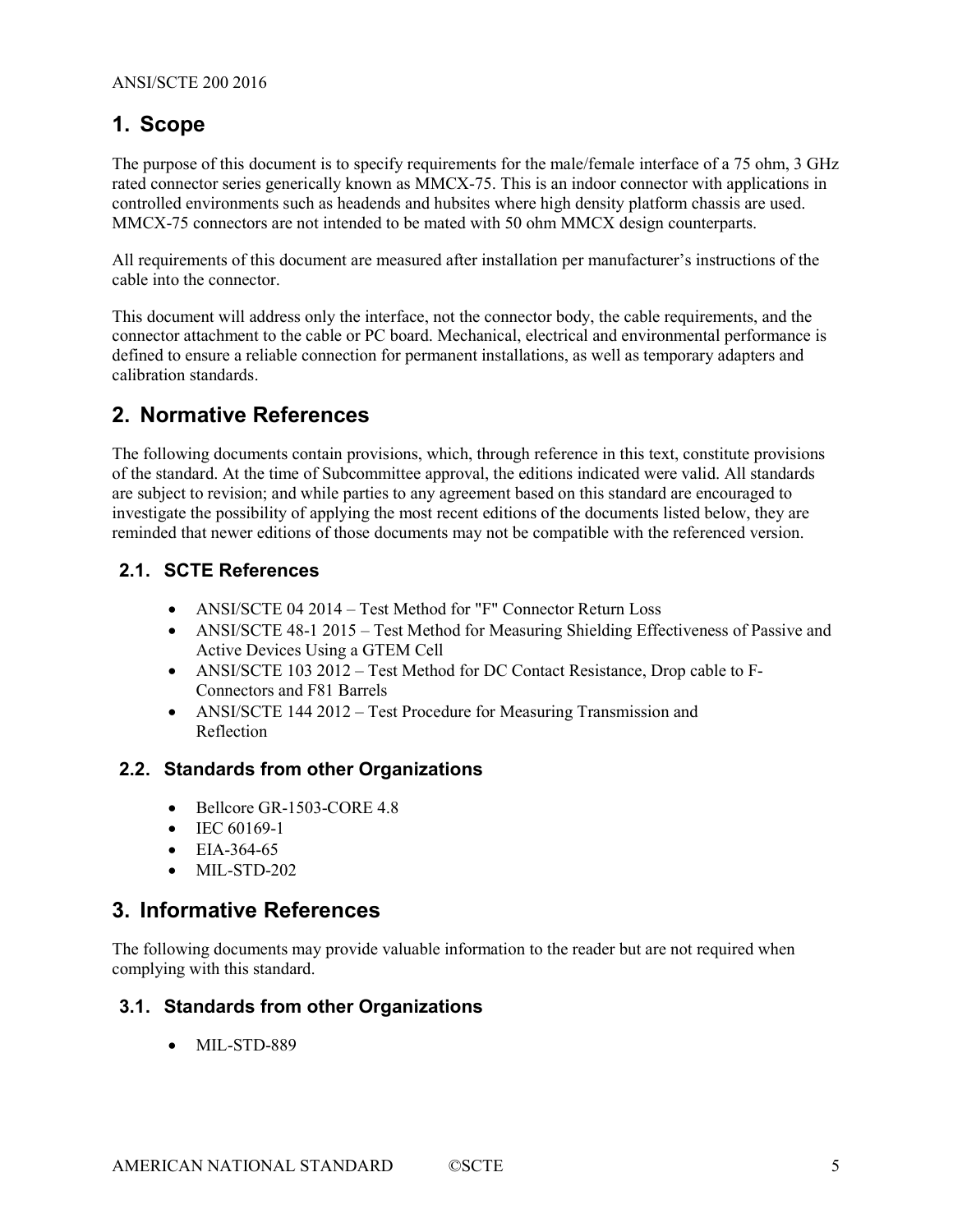# 4. Compliance Notation

| shall      | This word or the adjective "required" means that the item is an              |
|------------|------------------------------------------------------------------------------|
|            | absolute requirement of this specification.                                  |
| shall not  | This phrase means that the item is an absolute prohibition of this           |
|            | specification.                                                               |
| forbidden  | This word means the value specified shall never be used.                     |
|            | This word or the adjective "recommended" means that there may exist          |
| should     | valid reasons in particular circumstances to ignore this item, but the       |
|            | full implications should be understood and the case carefully weighted       |
|            | before choosing a different course.                                          |
|            | This phrase means that there may exist valid reasons in particular           |
| should not | circumstances when the listed behavior is acceptable or even useful,         |
|            | but the full implications should be understood and the case carefully        |
|            | weighed before implementing any behavior described with this label.          |
|            | This word or the adjective " <i>optional</i> " means that this item is truly |
|            | optional. One vendor may choose to include the item because a                |
| may        | particular marketplace requires it or because it enhances the product,       |
|            | for example; another vendor may omit the same item.                          |
|            | Use is permissible for legacy purposes only. Deprecated features may         |
| deprecated | be removed from future versions of the standard. Implementations             |
|            | should avoid use of deprecated features.                                     |

# 5. Definitions

## 5.1. Definitions

| N             | newtons                |
|---------------|------------------------|
| <b>lbs</b>    | pound (force)          |
| $M\Omega$     | megohm                 |
| $m\Omega$     | milliohms              |
| <b>MHz</b>    | megahertz              |
| <b>Vrms</b>   | volts root mean square |
| dB            | decibel                |
| $\mathbf{in}$ | inches                 |
| mm            | millimeter             |
| $\mu$ m       | micrometer             |
| V             | volts                  |
| kV            | kilovolt               |

### Table 1 – Table of Units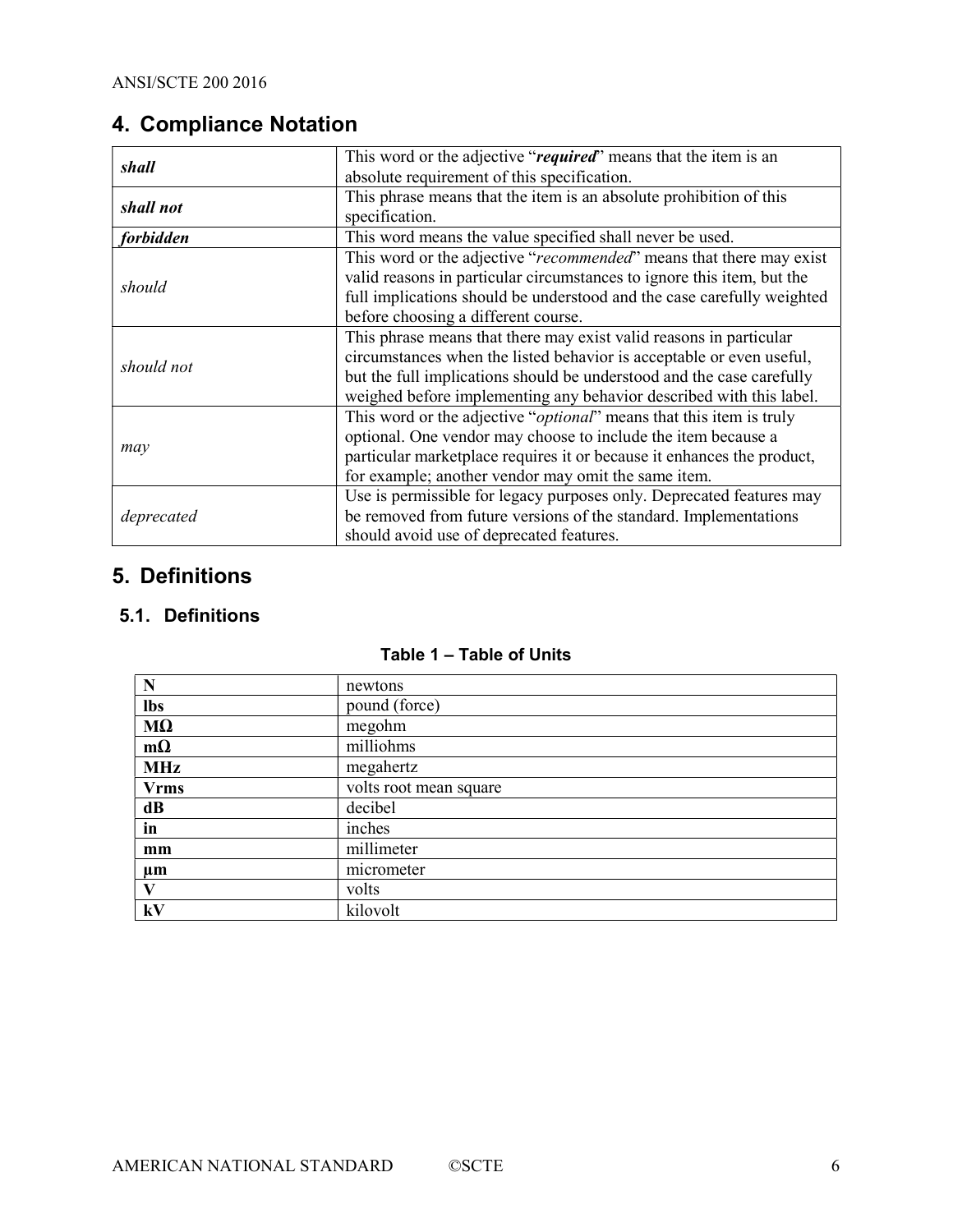# 6. Electrical Requirements

| <b>Electrical Specification</b>     | Min                  | <b>Typ</b> | <b>Max</b> | Unit      | <b>Comments</b>     |                                                          |
|-------------------------------------|----------------------|------------|------------|-----------|---------------------|----------------------------------------------------------|
| <b>Frequency Range</b>              |                      | 5          |            | 3000      | <b>MHz</b>          |                                                          |
| <b>Nominal Impedance</b>            |                      |            | 75         |           |                     |                                                          |
| <b>Insulation Resistance</b>        |                      | 1000       |            |           | M <sub>2</sub>      | (Per MIL-STD-202 Method 302)                             |
| <b>Dielectric Withstand Voltage</b> |                      | 500        |            |           | Vrms                | at sea level (per MIL-STD-202<br>Method 301)             |
| <b>Voltage Rating</b>               |                      | 300        |            |           | <b>Vrms</b>         | at sea level                                             |
| <b>Surge Withstand</b>              |                      |            | 1          |           | kV                  | Combo Wave in accordance with<br>IEEE C62.41 Category B3 |
| <b>Shielding Effectiveness</b>      |                      |            |            | $-70$     | dB                  | <b>ANSI/SCTE 48-1 2007</b>                               |
| <b>Insertion Loss</b>               |                      |            |            | 0.2       | dB                  | <b>ANSI/SCTE 144 2012</b>                                |
| <b>Center Contact Resistance</b>    |                      |            |            | 10        | $m\Omega$           | Initial                                                  |
|                                     |                      |            |            | 18        | $m\Omega$           | After Conditioning                                       |
|                                     |                      |            |            | 4         | $m\Omega$           | Initial                                                  |
| <b>Outer Conductor Continuity</b>   |                      |            | 8          | $m\Omega$ | After Conditioning* |                                                          |
| <b>Return Loss</b>                  | 5-1002<br><b>MHz</b> | 25         |            |           | dB                  | ANSI/SCTE 04 2014<br>Measuring from interface to PC      |
|                                     | $1-2$ GHz            | 22         |            |           |                     | board mount or interface to cable                        |
|                                     | $2-3$ GHz            | 20         |            |           |                     | attachment.                                              |

### Table 2 – Electrical Requirements of MMCX-75 Plug – Socket Interface only

\* After Conditioning defined as any single test in Table 9. If a test procedure referenced in Table 9 already defines a maximum deviation from baseline, then that value takes precedence.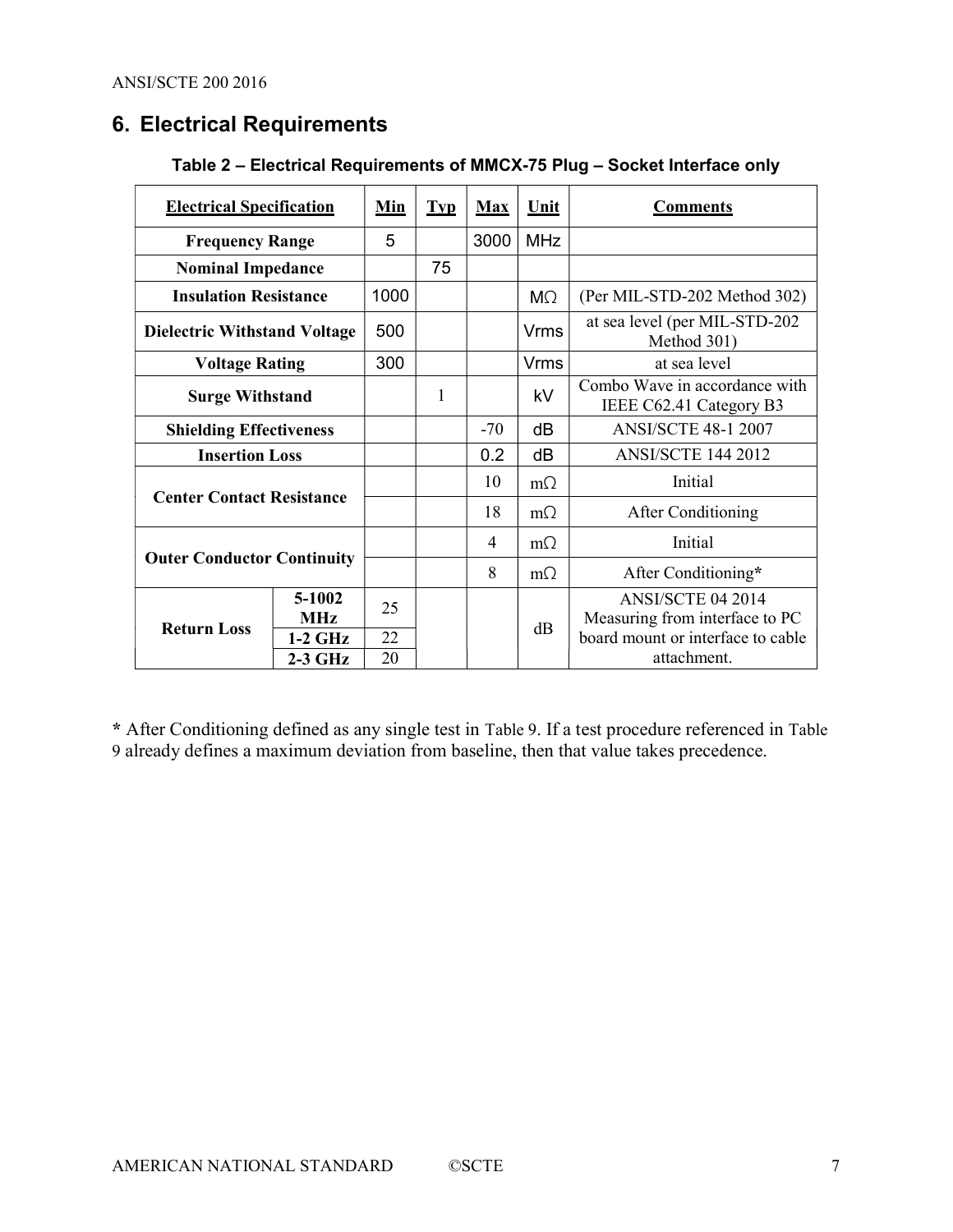# 7. Mechanical Dimensions

## 7.1. Female Socket



Figure 1 – Female Socket Geometry

| <b>Reference</b> |      | mm         | in     | <b>Note</b> |                 |
|------------------|------|------------|--------|-------------|-----------------|
|                  | Min  | <b>Max</b> | Min    | <b>Max</b>  |                 |
| A                | 2.98 | 3.03       | 0.1173 | 0.1193      | 1, Diameter     |
| B                | 2.59 | 2.65       | 0.1020 | 0.1043      |                 |
| C                | 0.90 | 1.20       | 0.0354 | 0.0472      |                 |
| D                | 0.6  | 0.64       | 0.0236 | 0.0252      | Diameter        |
| Е                | 2.15 | 2.19       | 0.0846 | 0.0862      | <b>Diameter</b> |
| F                | 3.57 | 3.61       | 0.1406 | 0.1421      | 1, Diameter     |
| G                | 3.45 | 3.49       | 0.1358 | 0.1374      | 1, Diameter     |
| н                | 1.57 | 1.63       | 0.0618 | 0.0642      |                 |
|                  | 2.26 | 2.34       | 0.0890 | 0.921       |                 |
| J                | 2.95 | 3.00       | 0.1161 | 0.1181      | Diameter        |
| K                | 1.40 | 2.00       | 0.0551 | 0.0787      |                 |
|                  | 28   | 33         |        |             | Degrees         |

Table 3 – Female Socket Dimensions

1. Design to meet electrical and mechanical performance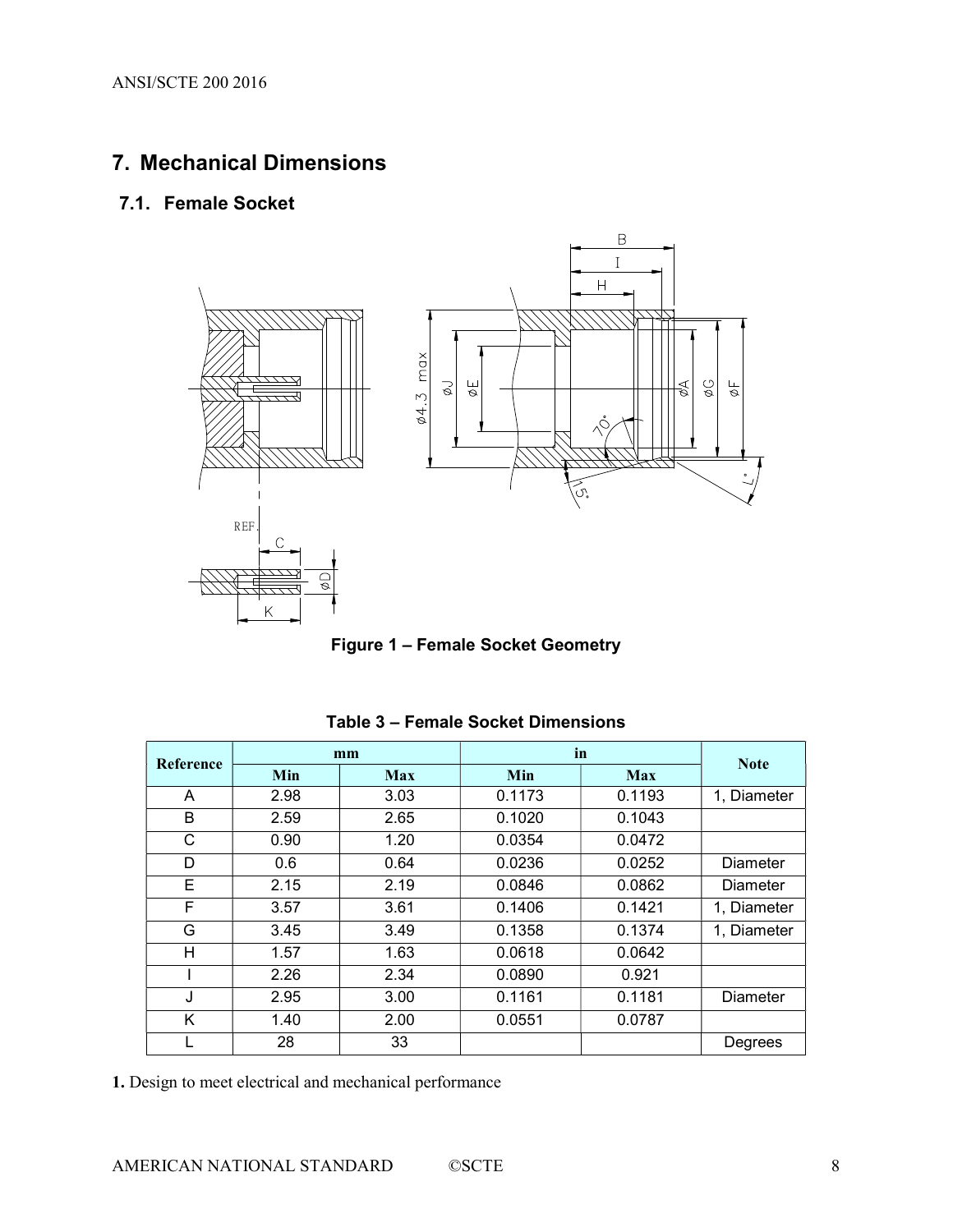# 7.2. Male Plug



Figure 2 – Male Plug Geometry

|           |      | mm         | in     |            |                 |
|-----------|------|------------|--------|------------|-----------------|
| Reference | Min  | <b>Max</b> | Min    | <b>Max</b> | <b>Note</b>     |
| A         | 2.92 | 2.97       | 0.1150 | 0.1169     | 1, Diameter     |
| в         | 2.70 | 2.76       | 0.1063 | 0.1087     |                 |
| C         | 0    | 0.25       | 0      | 0.0098     |                 |
| D         | 0.60 | 0.64       | 0.0236 | 0.0252     | Diameter        |
| Е         | 2.15 | 2.19       | 0.0846 | 0.0862     | 1. Diameter     |
| F         | 1.23 | 1.50       | 0.0484 | 0.0591     |                 |
| G         | 0.29 | 0.31       | 0.0114 | 0.0122     | Diameter        |
| н         | 3.00 | 3.10       | 0.1181 | 0.1220     |                 |
|           | 1.95 | 2.00       | 0.0768 | 0.0787     | Diameter        |
| J         | 2.95 | 3.00       | 0.1161 | 0.1181     | <b>Diameter</b> |
|           | ۰    | 3.60       | -      | 0.1417     | Diameter        |
|           |      | 1.20       |        | 0.0472     |                 |

Table 4 – Male Plug Dimensions

1. Diameter chosen to meet mechanical and electrical requirements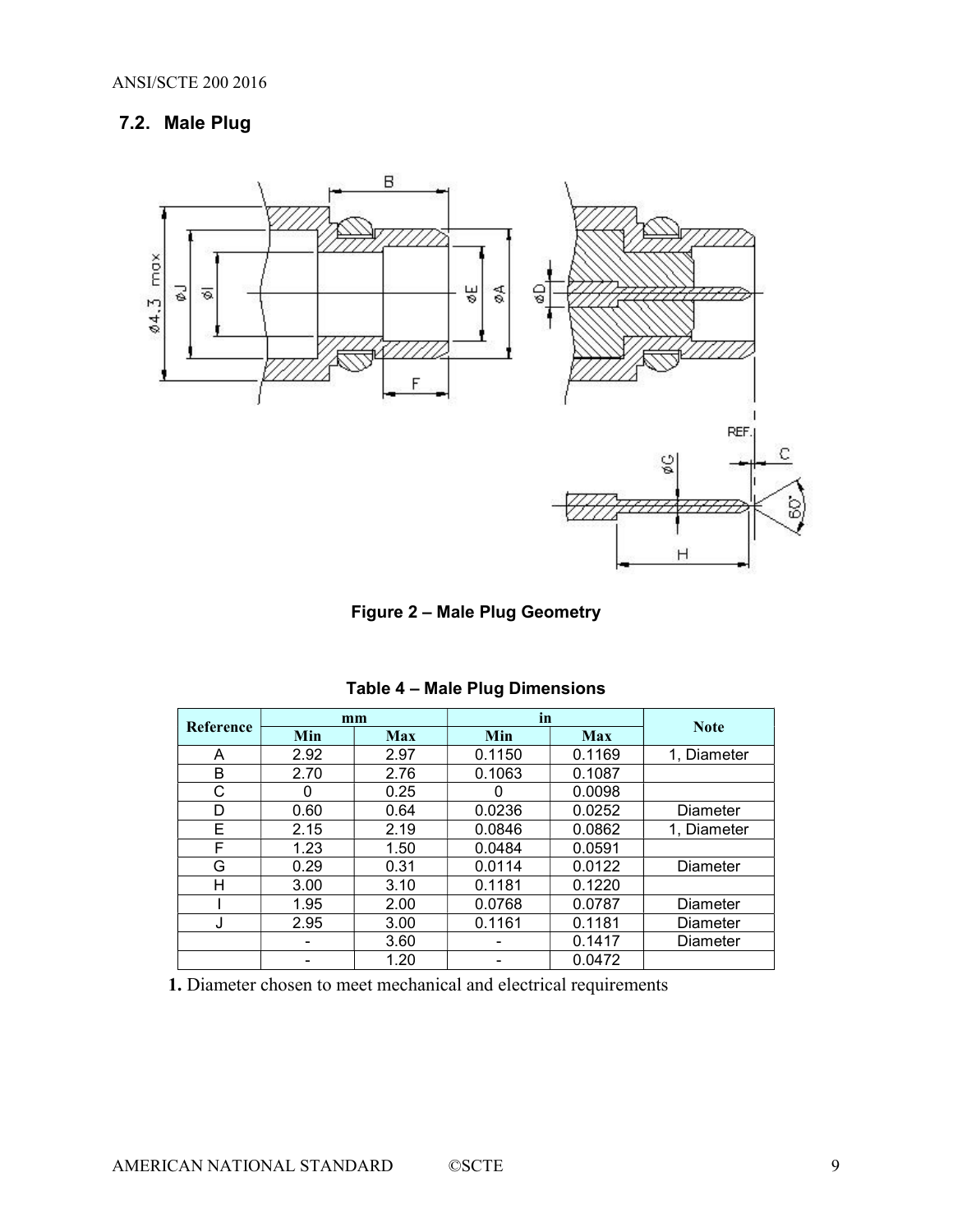### 7.3. Center Pin



Figure 3 – Gauge for Center Pin

|                                   |            |       | <b>Gauge A</b> |         | <b>Gauge B</b> |       |            |         |
|-----------------------------------|------------|-------|----------------|---------|----------------|-------|------------|---------|
|                                   | mm         |       | In             |         | mm             |       | in         |         |
| Ref.                              | min<br>max |       | min            | max     | min            | max   | min        | max     |
| Η                                 | 3.02       | 3.08  | 0.1189         | 0.1213  | 3.02           | 3.08  | 0.1189     | 0.1213  |
| G                                 | 0.313      | 0.318 | 0.01232        | 0.01252 | 0.287          | 0.292 | 0.01130    | 0.01150 |
|                                   |            |       |                |         |                |       |            |         |
|                                   | N          |       | <b>lbf</b>     |         | N              |       | <b>lbf</b> |         |
|                                   | min        | max   | min            | max     | min            | max   | min        | max     |
| Insertion Force *                 | N/A        | 10    | N/A            | 2.25    | 0.25           | N/A   | 0.056      | N/A     |
| <b>Retention Force</b><br>$\star$ | N/A        | 10    | N/A            | 2.25    | 0.25           | N/A   | 0.056      | N/A     |

Table 5 – Center Pin Gauge

Material: Steel, polished

Surface roughness  $Ra = 0.4 \mu m$  max (0.0157 mil)

\* Measured as per sections 7.3.1.1. and 7.3.1.2.

#### 7.3.1. Insertion and Retention Force

Depending on whether the MMCX-75 interface connections are to be used individually or in conjunction with a multi-connector header, the required interface insertion and retention forces can vary. The data in this specification is for individual connector mating forces. Manufacturer specifications for the female socket insertion and retention forces should meet equipment requirements when tested as follows

#### 7.3.1.1. Gauge A

Gauge A is to be inserted and removed from the female connector socket 5 times. Both insertion force and retention force are to be measured during the fifth insertion and removal.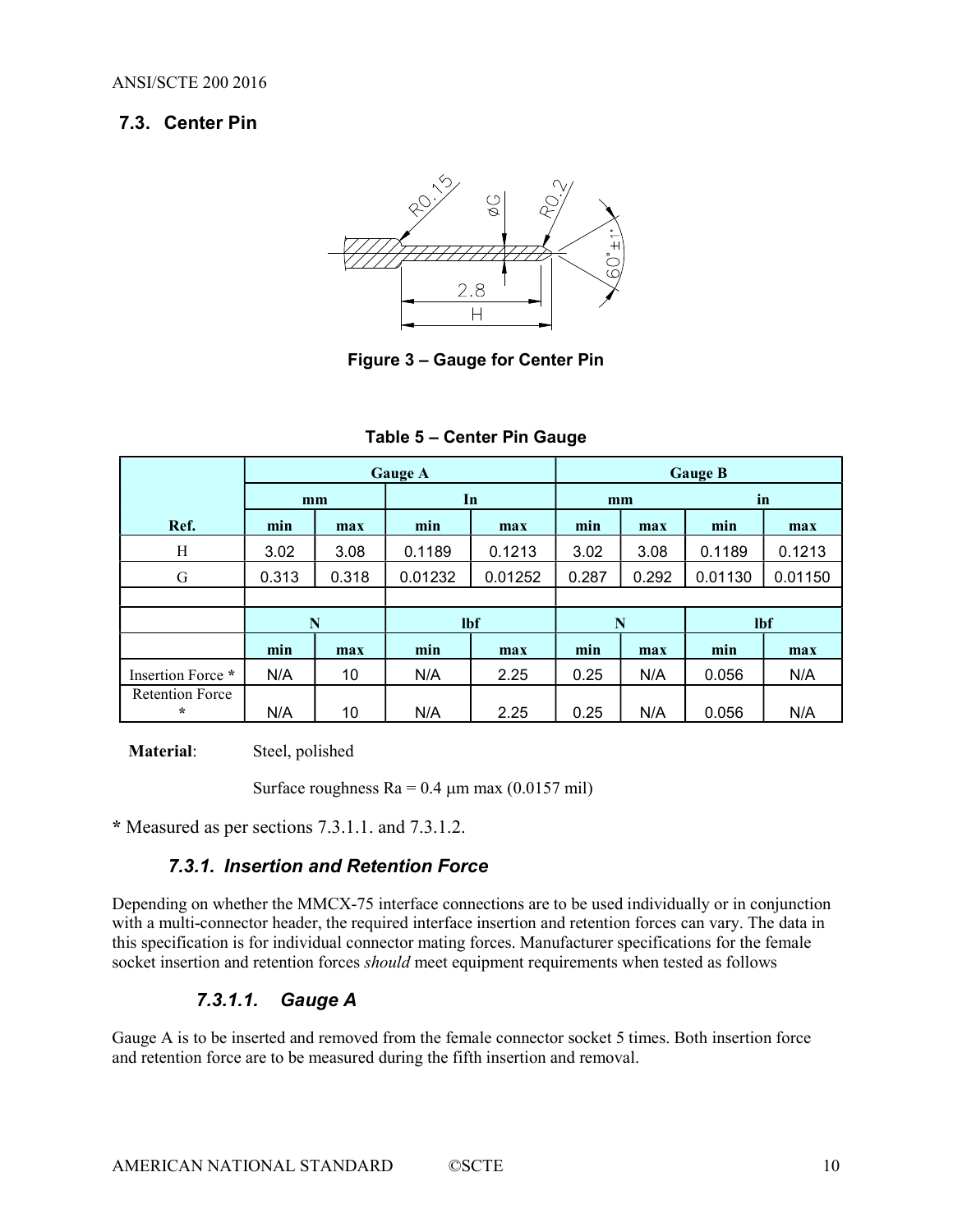## 7.3.1.2. After testing

After testing is complete using Gauge A, then Gauge B is to be inserted and removed from the female connector socket while measuring insertion and retention force.

For an individual MMCX-75 Female socket the maximum insertion force should not exceed 10 N and the retention force should not exceed 10 N using Gauge A. The minimum insertion force should not be less than .25N and the retention force should not be less than .25N using Gauge B.

## 7.4. Outer Plug



Figure 4 – Gauge for Outer Plug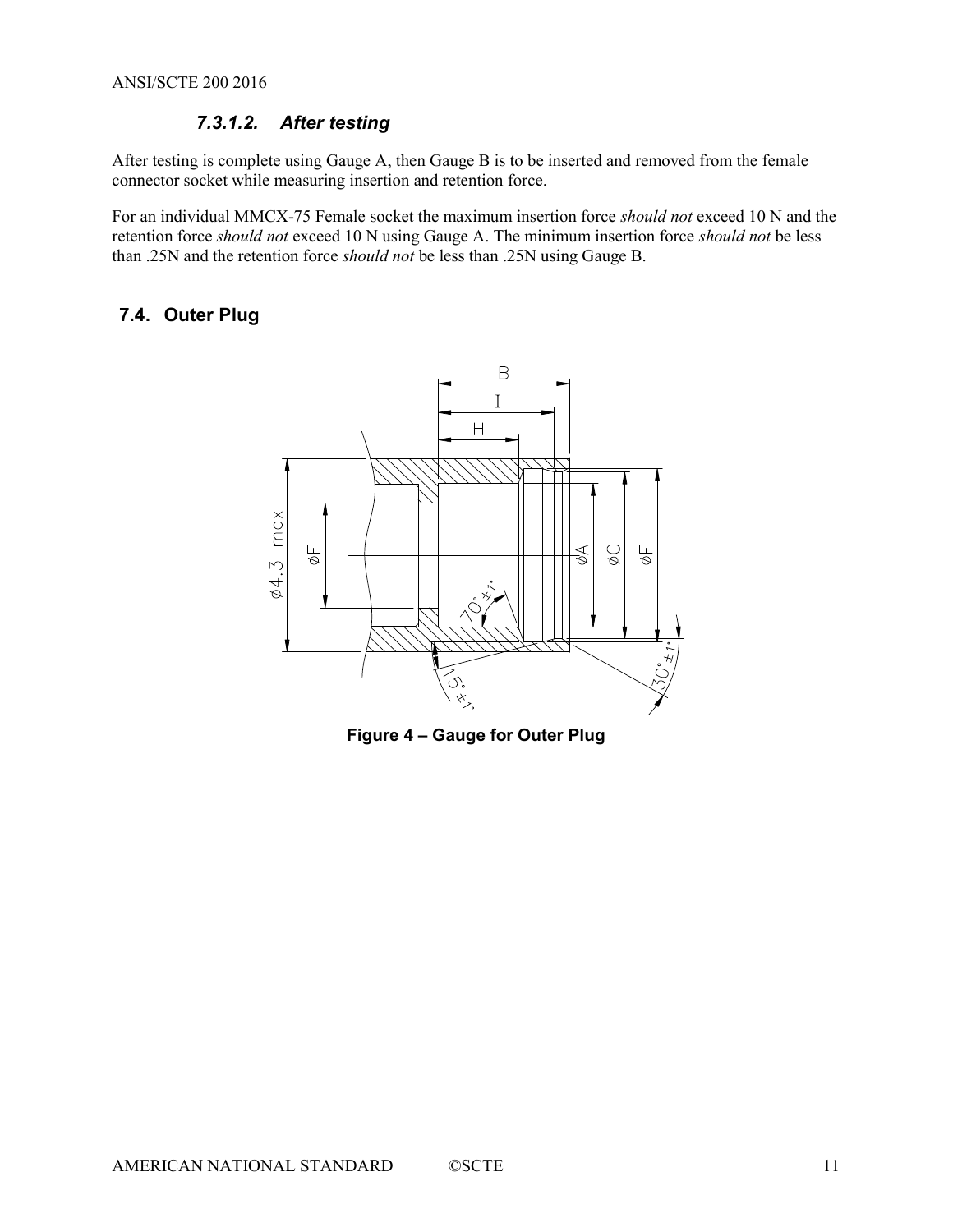|                                   | Gauge A (max material) |       |        |        | Gauge B (min material) |      |            |        |
|-----------------------------------|------------------------|-------|--------|--------|------------------------|------|------------|--------|
|                                   |                        | mm    | in     |        | mm                     |      | in         |        |
| Ref.                              | min                    | max   | min    | max    | min                    | max  | min        | max    |
| A                                 | 2.98                   | 3     | 0.1173 | 0.1181 | 2.98                   | 3    | 0.1173     | 0.1181 |
| $\bf{B}$                          | 2.59                   | 2.61  | 0.1020 | 0.1028 | 2.59                   | 2.61 | 0.1020     | 0.1028 |
| E                                 | 2.15                   | 2.19  | 0.0846 | 0.0862 | 2.15                   | 2.19 | 0.0846     | 0.0862 |
| ${\bf F}$                         | 3.57                   | 3.59  | 0.1406 | 0.1413 | 3.57                   | 3.59 | 0.1406     | 0.1413 |
| G                                 | 3.45                   | 3.465 | 0.1358 | 0.1364 | 3.475                  | 3.49 | 0.1368     | 0.1374 |
| H                                 | 1.57                   | 1.6   | 0.0618 | 0.0630 | 1.57                   | 1.6  | 0.0618     | 0.0630 |
| I                                 | 2.26                   | 2.28  | 0.0890 | 0.0898 | 2.26                   | 2.28 | 0.0890     | 0.0898 |
|                                   |                        |       |        |        |                        |      |            |        |
|                                   |                        | N     |        | lbf    | N                      |      | <b>lbf</b> |        |
|                                   | min                    | max   | min    | max    | min                    | max  | min        | max    |
| <b>Insertion Force</b><br>$\star$ | N/A                    | 20    | N/A    | 4.50   | 4.9                    | N/A  | 1.102      | N/A    |
| Retention<br>Force *              | N/A                    | 63    | N/A    | 14.16  | 4.9                    | N/A  | 1.102      | N/A    |

#### Table 6 – Outer Plug Gauge

Material: Steel, polished

Surface roughness  $Ra = 0.4 \mu m$  max (0.0157 mil)

\* Measured as per sections 7.4.1.1. and 7.4.1.2.

#### 7.4.1. Insertion and Retention Force

Depending on whether the MMCX-75 interface connections are to be used individually or in conjunction with a multi-connector header, the required interface insertion and retention forces can vary. The data in this specification is for individual connector mating forces. Manufacturer specifications for the male plug insertion and retention forces should meet equipment requirements when tested as follows

## 7.4.1.1. Gauge A

Gauge A is to be inserted and removed from the male connector plug 5 times. Both insertion force and retention force are to be measured during the fifth insertion and removal.

## 7.4.1.2. After Testing

After testing is complete using Gauge A, then Gauge B is to be inserted and removed from the male connector plug while measuring insertion and retention force.

For an individual MMCX-75 Male Plug connector the maximum insertion force should not exceed 63 N and the retention force should not exceed 20 N using Gauge A. The minimum insertion force should not be less than 4.9Nand the retention force should not be less than 4.9 Nusing Gauge B.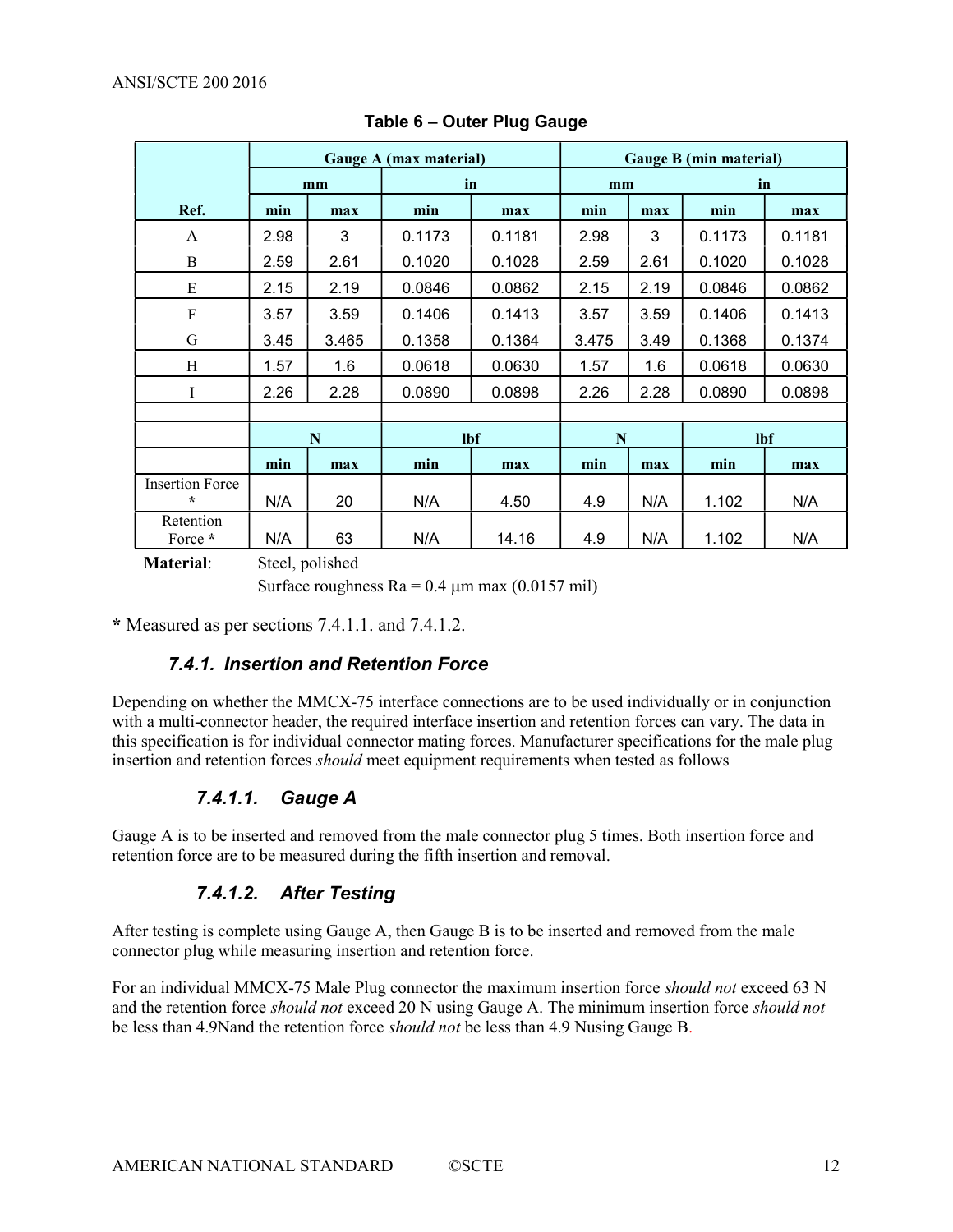# 7.5. Test Plug



Figure 5 – Test Plug

|      | in<br>mm |                |        |        |             |
|------|----------|----------------|--------|--------|-------------|
| Ref. | min      | min<br>max     |        | max    | <b>Note</b> |
| A    | 2.92     | 2.95           | 0.1150 | 0.1161 | Diameter    |
| В    | 2.7      | 2.76           | 0.1063 | 0.1087 |             |
| C    | 0        | 0.25           | 0.0000 | 0.0098 |             |
| D    | 0.6      | 0.64           | 0.0236 | 0.0252 | Diameter    |
| Е    | 2.15     | 2.19           | 0.0846 | 0.0862 | Diameter    |
| F    | 1.23     | 1.4            | 0.0484 | 0.0551 |             |
| G    | 0.29     | 0.31           | 0.0114 | 0.0122 | Diameter    |
| Η    | 3        | 3.1            | 0.1181 | 0.1220 |             |
| ı    | 1.95     | $\overline{2}$ | 0.0768 | 0.0787 | Diameter    |
| J    | 2.95     | 3              | 0.1161 | 0.1181 | Diameter    |

Table 7 – Test Plug

Mate with test plug five times. Engagement/Disengagement forces of Table 9 apply to first and last cycles.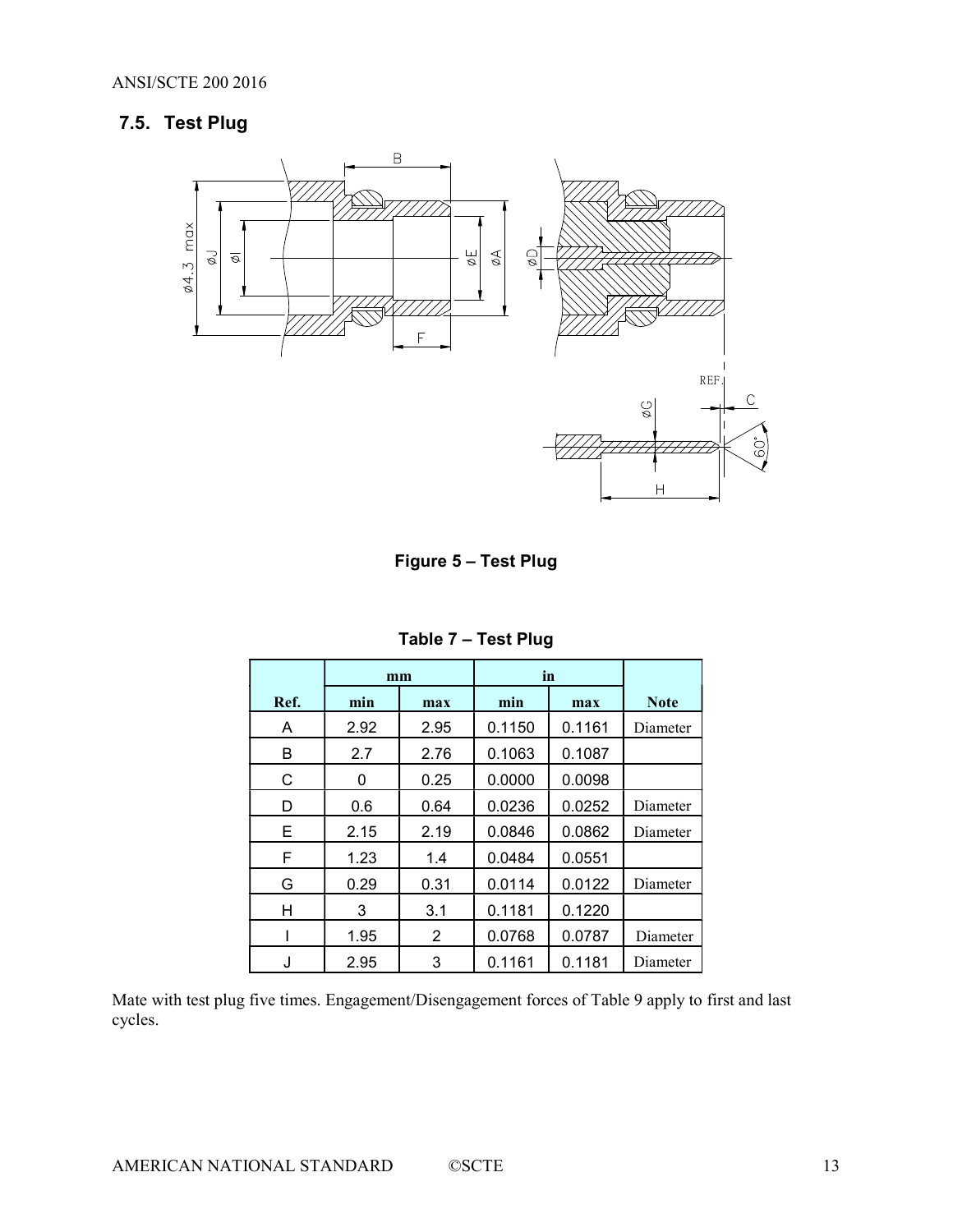# 7.6. Test Socket



Figure 6 – Test Socket

|      | mm   |      | in     |         |             |
|------|------|------|--------|---------|-------------|
| Ref. | min  | max  | min    | max     | <b>Note</b> |
| A    | 2.98 | 3.02 | 0.1173 | 0.1189  | Diameter    |
| B    | 2.59 | 2.63 | 0.1020 | 0.1035  |             |
| C    | 0.9  | 1.1  | 0.0354 | 0.0433  |             |
| D    | 0.6  | 0.64 | 0.0236 | 0.0252  | Diameter    |
| Е    | 2.15 | 2.19 | 0.0846 | 0.0862  | Diameter    |
| F    | 3.57 | 3.61 | 0.1406 | 0.1421  | Diameter    |
| G    | 3.45 | 3.49 | 0.1358 | 0.1374  | Diameter    |
| н    | 1.57 | 1.63 | 0.0618 | 0.0642  |             |
| I    | 2.26 | 2.34 | 0.0890 | 0.0921  |             |
| J    | 2.95 | 3    | 0.1161 | 0.1181  | Diameter    |
| Κ    | 1.4  | 1.6  | 0.0551 | 0.0630  |             |
|      |      |      |        |         |             |
|      | min  | max  |        |         |             |
|      | 28   | 33   |        | degrees |             |

| Table 8 – Test Socket |  |
|-----------------------|--|
|-----------------------|--|